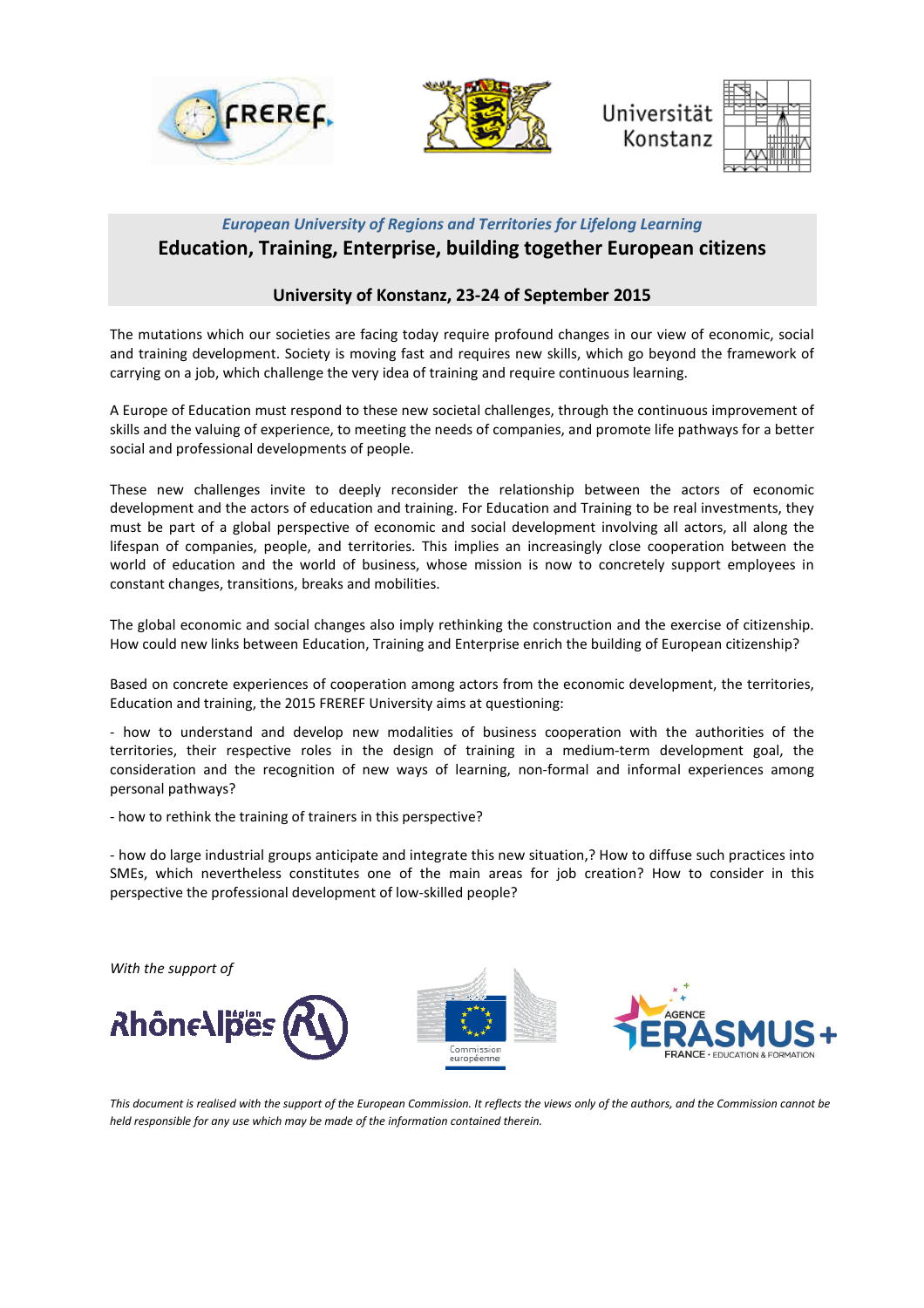# **Organisation**

|                  | 23rd of September                                                                                                    | 24th of September                                                              |
|------------------|----------------------------------------------------------------------------------------------------------------------|--------------------------------------------------------------------------------|
| NORNING          |                                                                                                                      | <b>Workshops</b>                                                               |
|                  | <b>Opening</b>                                                                                                       |                                                                                |
| <b>AFTERNOON</b> | <b>Plenary: Regions and territories, actors for</b><br>The Mobility of Young People in Vocational<br><b>Training</b> | Round Table: Education training, Enterprises,<br>are they citizens for Europe? |
|                  | <b>Workshops</b>                                                                                                     | <b>Conclusions</b>                                                             |
|                  |                                                                                                                      | Freref Council of Regions                                                      |

# *Wednesday September 23rd 2015*

- *13 h 00 Welcoming*
- *14h 00*  **Official Opening of the University**  *Ulrich RÜDIGER, Rector of the University of Konstanz Peter FRIEDRICH, Minister for Europe and International Affairs, Baden-Württemberg Antoine GODBERT, French Erasmus + Agency Director Christiane DEMONTES, FREREF President*
- *14 h 45*  **Unrolling and method of the University**

*Claude COSTECHAREYRE, FREREF* 

#### *14h 50*  **Rethinking the link between Education – Training – Enterprise:** workshops presentation

**Workshop 1: a European pedagogical project to reinforce the Education – Training – Enterprise link** 

*Thinking about the means to better sensitise the stakeholders in Education and training about the realities of the economic development and to build together with the professionals in companies the tools that will enable and sustain the development of a real common culture.* 

**Workshop 2: Developing the entrepreneurial spirit: undertaking, cooperating, sustaining** *Entrepreneurship is not just creating ones company. It is part of an open and creative state of mind which is key to build one's own professional pathway.* 

**Workshop 3: Lifelong Learning: how to build one's experiences and promote them** *Looking at various contexts in the implementation of alternate and dual systems, this workshop will discuss the tools and means which allow people to reveal their competences, capabilities and talents and to promote them all along the life.* 

*15 h 15 16 h 00*  **Regions and Territories, actors for the mobility of Young People in Vocational Training** Presentation of a pilot project of the European Parliament **Ernest MARAGALL,** Member of the European Parliament for Catalonia **Presentation of the workshops sessions** *Joël BONAMY, FREREF* 

- *16 h 15*  **First session of workshops**
- *17 h 30*  **End of first day**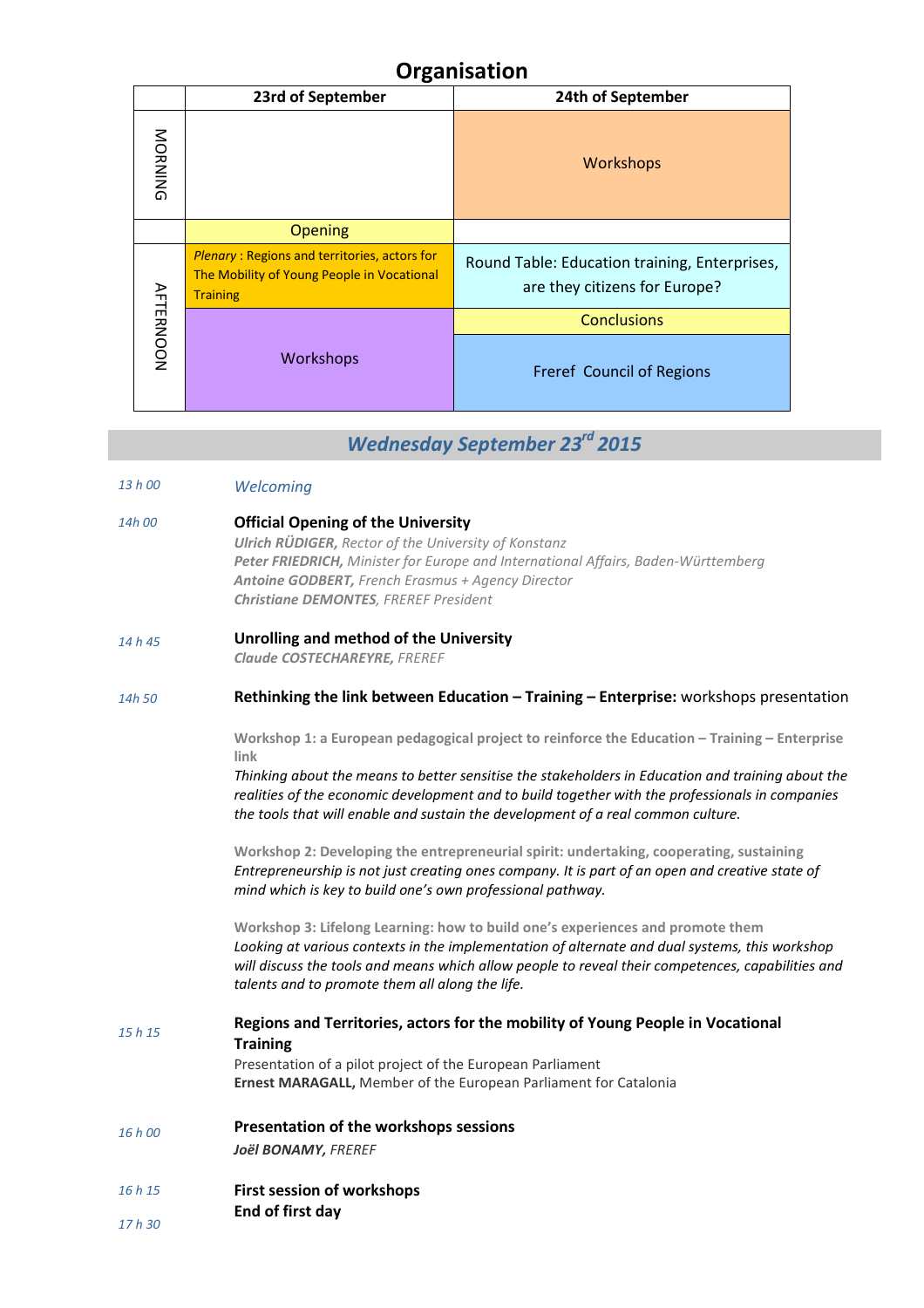# *Thursday September 24th 2015*

- *8 h 30*   **Welcoming and posters session**
- *9 h 00*   **Second session of workshops**

*10 h 30*   **Pause** 

- *11 h 00*  **Third session of workshops**
- *12 h 30 Lunch*

#### *14 h 15* **Plenary session: "Education, Training, Enterprise: building together Citizens for Europe?**

*Keynote speaker : Sylvie GUILLAUME, Vice President of the European Parliament*

#### *14 h 35*  **Round Table:**

*Bernard SOULAGE, Member of the European Committee of Regions, Executive Vice President for Europe and International Relations, Rhône-Alpes Baudouin DUELZ, Chieff of Staff, Education Minister, Wallonia-Brussels Federation A representative from the economic world of Baden-Württemberg Karl BOUDJEMA, responsible of vocational training and mobility, German-FrenchYouth Office (OFAJ) (to be confirmed)* 

- *15h 15*  **Discussion with the participants**
- *15 h 40*  **Putting in perspective the findings of the 2015 University for the future FREREF actions**  *Dialogue: Grazyna PRAWELSKA- SKRZYPEK, Vice Présidente de la FREREF, Professor – Jagellon University, Malopolska Joël BONAMY, Chef de projet FREREF*
- **16 h 00 Closing of the University**  *A representative of Baden-Württemberg/University of Konstanz Christiane DEMONTES, FREREF President*

**16 h 30 – 18 h 00** 

**Freref Council of Regions**